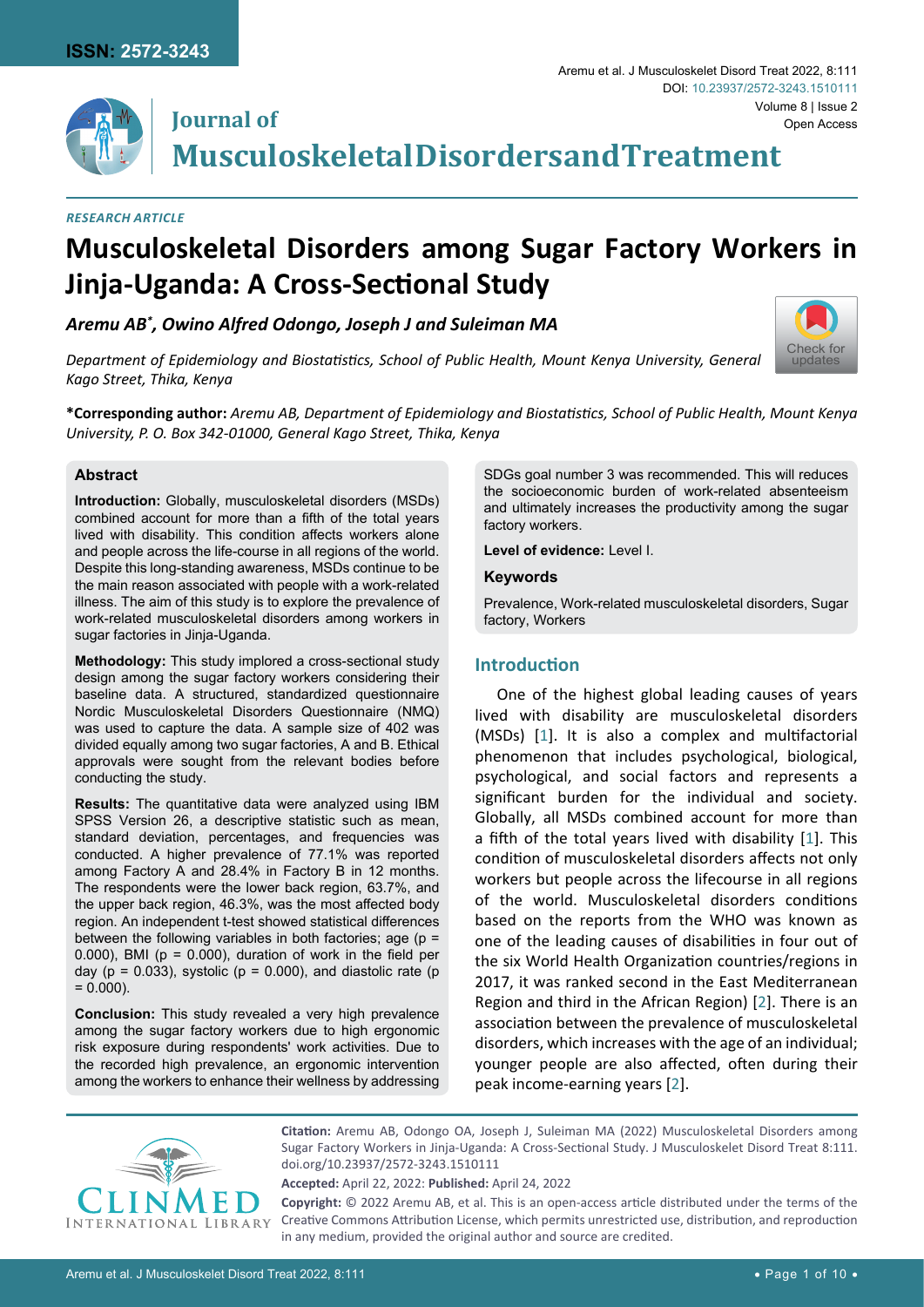The largest leading producer of sugarcane worldwide is Brazil, followed by India, China, Thailand, Pakistan, and Mexico [\[3\]](#page-8-2). The sugar cane factory is one of the most important agricultural sectors in Uganda and worldwide, which directly contributes to creating employment, income, and social developments in the rural areas of the country. Both skilled with a certain level of education and unskilled workers with low or no formal education from rural areas are engaged in this sector. Most sugar factories have poor occupational health and safety measures; there are sometimes inadequate policies and infrastructure to meet the health hazards. Hence, the workers are exposed to workplace accidents, repetitive strain injury (RSI), and musculoskeletal disorders (MSDs) in the neck, upper back, lower back, and arms due to continuous movements [\[4\]](#page-8-3). The sugar factory is one of the fastest-growing agro-allied/agro-processed agricultural products in Uganda and East Africa. Nonavailability of information on MSDs may deprive policy makers on accurate estimation that will assist in making well-informed decisions related to resource allocations and subsequent management of those with MSDs. It is also incumbent on the sugar factory to reduce the cost of treating MSDs among workers, which might have been because of the work exposure. This shows a considerable gap in knowledge that the health of workers in the agriculture sector, mainly subsistence, is the dominant economic activity, representing 72 percent of Uganda's workforce. Sixty-seven (67%) percent female (rural women), and 65 percent males. The sector also accounts for 52 percent of the country's total exports [\[5](#page-8-4)].

In Uganda, studies on MSDs have been conducted among schoolchildren by Mwaka, et al. [\[6](#page-8-5)], and Healthcare workers by Abdulmujeeb [[7](#page-8-6)], but an extensive review of the literature did not reveal any studies on the prevalence and risk of MSDs among farmers most especially on the sugar factories workers in the country. Sugar factory workers need to perform detailed tasks that consistently require them to assume prolonged and static working postures, perform fine muscular work in unnatural postures, and use highfrequency vibration tools, which have been reported to result in the development of MSDs [[8](#page-8-7)]. The majority of available sparse literature on MSDs in African countries was not focused on Agricultural settings, especially sugar factories. Therefore, it is on this adding to existing knowledge that this paper aimed to explore the prevalence of work-related musculoskeletal disorders among sugar factory workers.

## **Methodology**

This study was a multiple cross-sectional study to capture baseline data from the two sugar factories. A cross-sectional survey was used to study a phenomenon at a given time or to gather data from multiple groups at the same time [[9](#page-8-8)]. This study design was selected as it has been used in previous studies on musculoskeletal disorders (MSDs) among dentists, steelworkers, nurses, and office workers [\[10](#page-8-9)].

#### **Study location**

The study was conducted in Jinja and Buikwe, municipal Uganda; Jinja municipal comprised of Agroallied industries where most of the sugar factories are located. The study was in two different factories located in Jinja, Uganda.

#### **Sample population and sample size**

Since the target population in the sugar factory, all the workers in all units were considered. The sample size determinations have the following assumptions in calculating the minimum sample size for the two study sites. The two sugar factories comprise approximately 10,000 workers. The sample was calculated using the formula by Schulz and Grimes [\[11\]](#page-8-10).

$$
n = \frac{\left[Z_{\alpha}\sqrt{\left(1+1/m\right)\overline{p}\left(1-\overline{p}\right)}\right] + Z_{\beta}\sqrt{p_0\left(1-p_0\right)/m + p_1\left(1-p_1\right)}\right]^2}{\left(p_0 - p_1\right)^2}
$$

The formula above clearly shows the minimum number of subject cases required to identify a true relative risk or an experimental event rate with the power and two-sided type I error probability α (alpha). 5% is mostly the usual choice for α. Typical values for the power (The probability of detecting a real effect of a sample) are 80%, 85%, and 90%, respectively.

 $β = 1 - power$ ,

*nc* is the sample size corrected for continuity,

*m* is the number of control subjects per experimental subject,

 $p<sub>o</sub>$  is the chances (Probability) of the event in controls occurring,

 $p_{_1}$  is the chances (Probability) of the event in an experimental subject will occur,

 $Z_{ni}$  is designated as the normal standard deviation for the probability *p.* [[12\]](#page-8-11).

By inserting in the formula  $n = 366$ 

Having 10% of no response as an assumption, the final sample was 366 + 36.6 = 402

This sample size was then divided equally for the two companies;

Factory A ( $n = 201$ ), Factory B ( $n = 201$ ).

#### **Subjects selection**

Workers in all the units were randomly selected, and based on their willingness to join the baseline survey, only a total of 201 were included in the study based on the calculated sample size for each factories.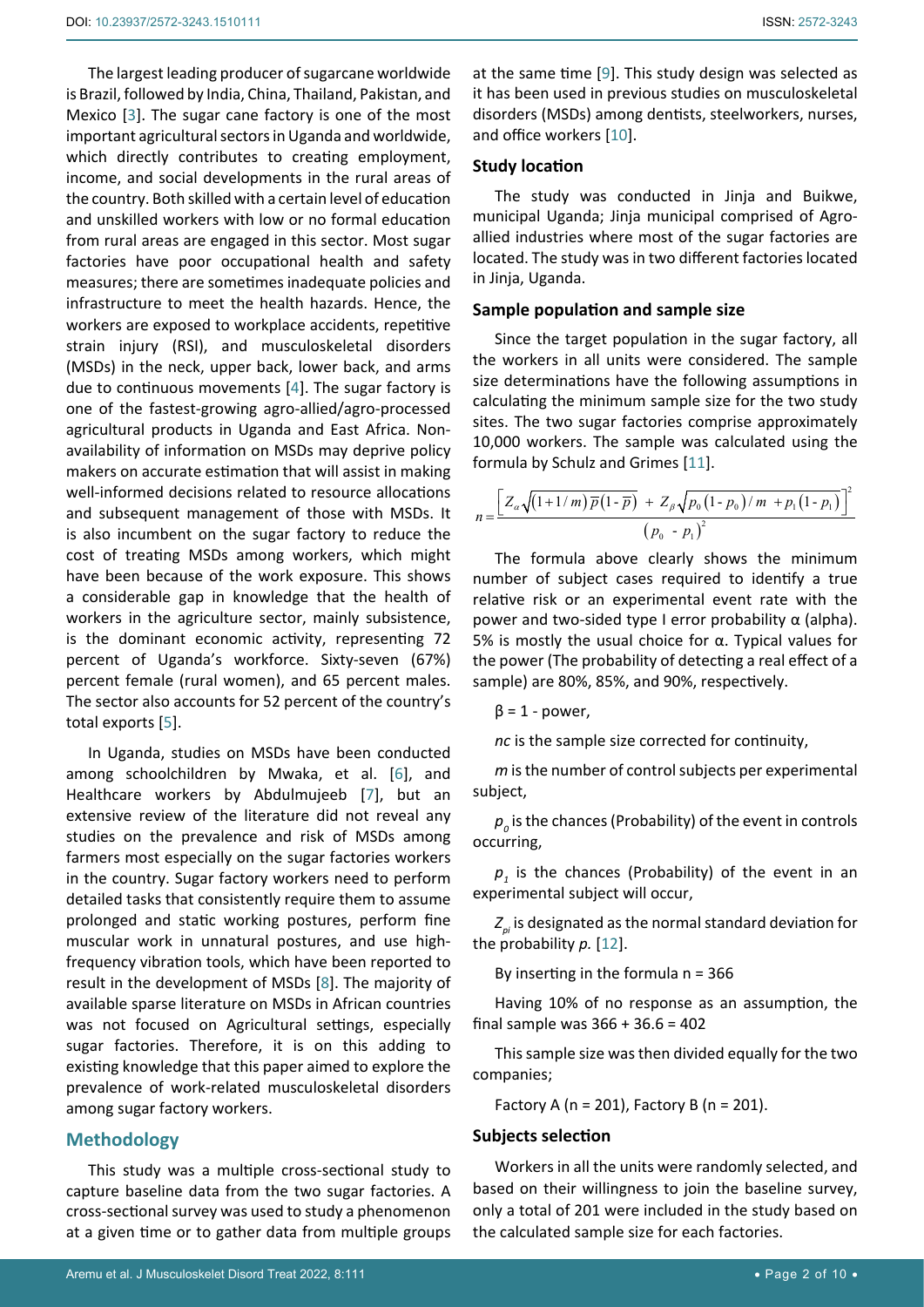## **Inclusive criteria**

To participate in this study, the following criteria was set:

- 1. The participant with symptoms of MSD in the last three weeks
- 2. Age 18 and above
- 3. The participant with more than six months of working experience.
- 4. Participants who are willing to join the study

## **Exclusive criteria**

The exclusion criteria for participants in this study were if they did not meet all the above inclusion criteria.

- 1. The participant with an accident on any of this MSD region within the past 12 months
- 2. The participant with limb surgery within the past 12 months
- 3. Females participant who is pregnant
- 4. Participants who are critically ill and those with comorbid diseases such as TB

### **Study tools**

This study adopted Nordic Musculoskeletal Questionnaire (NMQ) because it is suitable for its applicability in workplaces and a large number of workers because it is very quick and cheap [\[13\]](#page-8-13). This Nordic Musculoskeletal Questionnaire (NMQ) includes the nine anatomical body areas: the neck, the shoulders, the back, the elbows, the wrist/hands, the thighs, the knees, and the ankles. The most useful measuring instrument that is always used to evaluate work-related musculoskeletal disorders among workers of different sectors worldwide is the Nordic Musculoskeletal Questionnaire (NMQ). The NMQ has several advantages over other measuring instruments. Some of them are standardized questions, worldwide recognition, and its free. It also provides a basis for self-evaluation among workers and even fast in quick identification of primary symptoms of Musculoskeletal disorders among workers [\[14](#page-8-14)].

## **Validity and realiability of the tools**

The study toots was tested for realiability and a reliability of 0.70 or higher was considered acceptable for this study. The NMQ has been translated into various languages and tested for its validity and reliability (Wang, et al. 2017). The Validity index of 0.903 and 0.98 was ascertained, which is greater than the Standard Value of 0.7, indicating that the items were extremely relevant and therefore considered acceptable for this study.

### **Data analyses**

Data analyses were done using IBM statistical packages for social science (SPSS) version 26 [\[15\]](#page-8-12). The prevalence of MSDs for each anatomical region was calculated during the last 12 months for the baseline data.

## **Ethical considerations**

This study was conducted according to the research guidelines of the authors'' institutions *MKU/ ERC/1644,* accordance with the Declaration of Helsinki and approved by the ethical review board in Uganda *CIUREC/0234.*

The following guideline in accordance with the Declaration of Helsinki was used to address the ethical issues in the field during the research.

- i. The purpose of the study was explained to participants using an information sheet.
- ii. The participants were assured of strict confidentiality of any information they provided.
- iii. Each participant was required to fill out an informed, written consent letter.
- iv. Anonymity was assured to the participant using codes for identification instead of their names.

## **Results**

## **Sociodemographic characteristics**

Table 1 below shows the demographic information of Factory A and B respondents involved in the baseline

| <b>Variables</b>                   | Factory A ( $N = 201$ ) |                              | Factory B ( $N = 201$ ) |                              | P value               |
|------------------------------------|-------------------------|------------------------------|-------------------------|------------------------------|-----------------------|
|                                    | Mean                    | <b>Standard</b><br>deviation | Mean                    | <b>Standard</b><br>deviation |                       |
| Age of the group                   | 1.49                    | 0.79                         | 2.13                    | 0.93                         | $0.000$ <sup>**</sup> |
| BMI                                | 22.97                   | 3.18                         | 24.52                   | 3.73                         | $0.000$ <sup>**</sup> |
| Experience                         | 1.27                    | 0.54                         | 2.07                    | 0.93                         | 0.076                 |
| Duration of work in field per week | 1.80                    | 0.55                         | 1.70                    | 0.57                         | 0.056                 |
| Duration of work in field per day  | 2.19                    | 0.784                        | 2.36                    | 0.81                         | $0.033^{*}$           |
| Systolic (mmHg)                    | 121.45                  | 10.72                        | 130.89                  | 14.82                        | $0.000$ <sup>**</sup> |
| Diastolic (mmHg)                   | 76.65                   | 10.32                        | 80.72                   | 9.17                         | $0.000$ <sup>**</sup> |

**Table 3:** Independent t-test for baseline characteristics of the study participants.

\* Significant association at \* p ≤ 0.005, \*\*p ≤ 0.01, and \*\*\*p ≤ 0.001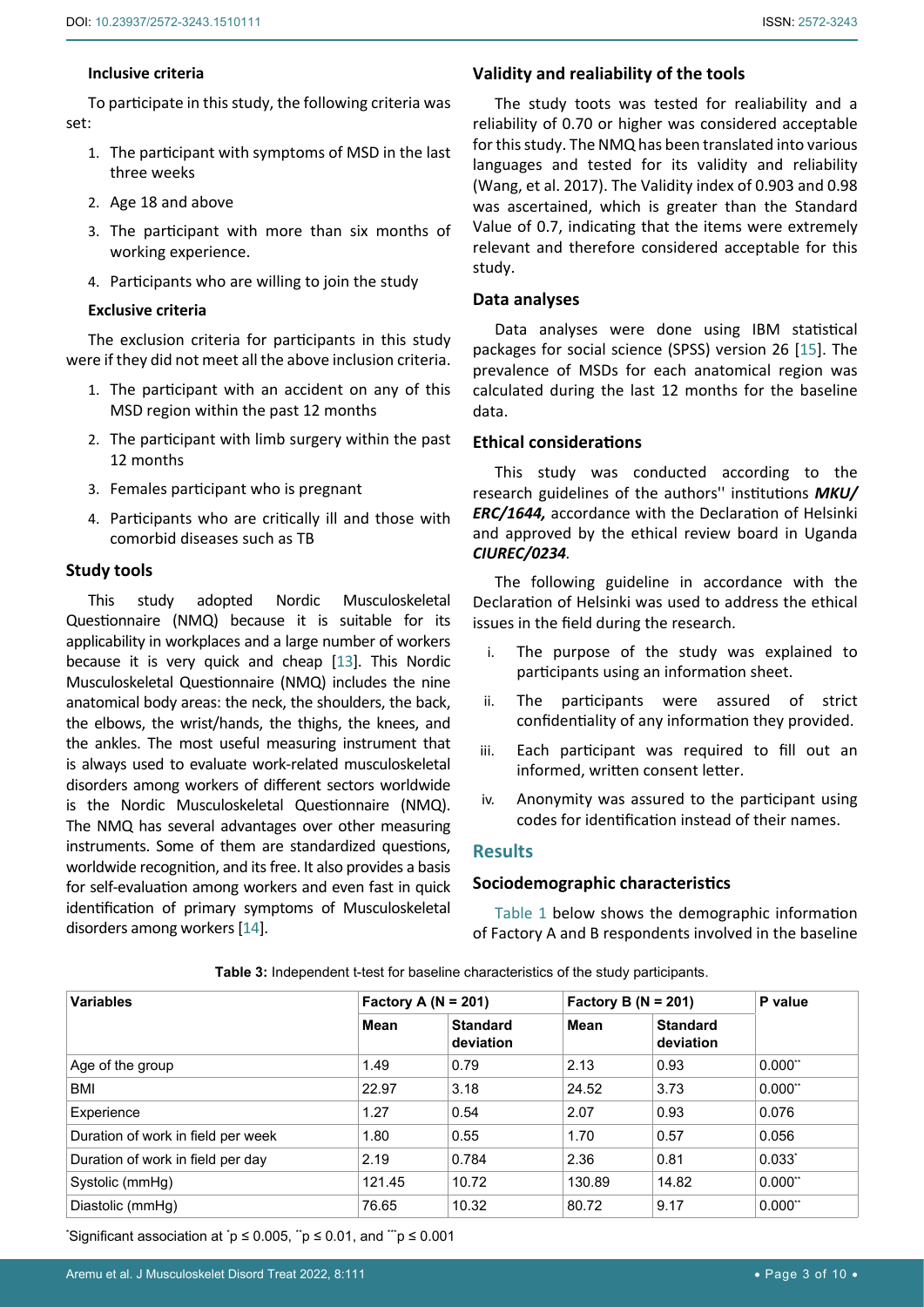survey respectively, where it can be observed that twothirds of Factory A respondents were between the ages of 20-29 while the majority of the respondents from Factory B were between the age of 30-39. Similarly, 8 out of every 10 respondents in both factories were found out to be male, and where relatively half of both factories were married in both groups. Regarding the highest level of education, the majority of the 201 respondents 94/201 (46.8%) and 83/201 (41.3%), respectively had certificates/diplomas. The mean BMI of both respondents was 22.97 and 24.52; both groups of respondents displayed an average of 122/131 systolic blood pressure and 77/81 diastolic blood pressures approximately. More than one-third of the respondents involved in both groups were fieldworkers, and relatively half of them (101/201 (50.2%) and 84/201 (41.8%) majority of the worker in both factories were from the manufacturing department 101/201 (50.2%). More than 70-85% of the respondents do not smoke simultaneously, more than three-quarters of both groups do not drink.

**Table 2:** Characteristics of WRMSDs of the study participants (n = 402). bants Regarding the work experience across the two participa groups, Factory A had more workers with less than 5 years of work experience. In contrast, Factory B had the majority of workers with working experience of 10 years. Regarding the working hours per week and per day, more than half of the respondents in both Factories g worked for 40-60 hours per week, for 5 and more hours ৳ of WRMSDs per day respectively among the respondents (see Table 1).

 $\overline{5}$ 

Characterist

### **Characteristics of the musculoskeletal disorders**

ပိ Table 2 below shows the characteristics of the musculoskeletal disorders by body parts among the respondents at the baseline. It shows the body regional MSDs prevalence based on 12 months, prevalence based on 7 days, and how workers are prevented from doing normal activities (at work, home or Leisure) because of  $\bullet$ the trouble as a result of MSDs. The following prevalence  $\frac{1}{6}$ was recorded from baseline data of the respondent (n = 201) at 12 months and 7-days for Factory A and Factory B with lower back pain having the highest prevalence  $(A = 63.7\% \& B = 40.8\%),$  and  $(A = 62.2\% \& B = 39.8\%),$ upper back pain (A = 46.3% & 26.4%) and (A = 44.3% & B = 25.9%), wrist/hands (A = 24.3% & B = 13.9%), and (A  $= 23.4\%$  & B = 13.9%), shoulder (A = 17.9% & B = 16.4%) and (A = 17.9% & 17.4%), elbow (A = 16.4% & 10.0% and  $(A = 14.4\% \& B = 9.5\%).$  Neck  $(A = 14.9\% \& B = 10.4\%)$ and (A = 11.9% & B = 10.9%), hips/thigh (A = 14.4% & B = 16.9%) and (A = 11.9% & B = 14.4%), Knee (A = 12.9% & B = 20.4%) and (A = 10.9% & B = 21.9%), with the ankle/Feet with the lowest prevalence at  $(A = 8.0\%)$ & 13.9%) and (A = 6.0% & 14.4%). During the last 12 months respondent were prevented or hindered from doing their normal activities (at work, home or Leisure) because of the trouble in the respective anatomical regions, this was also represented in the Figure 1,

| $N = 201$ | Percentage of body Have you at any time during the last12 months<br>part affected |           | had trouble (ache, pain, discomfort)                                                                                                         |                                          |             |             | prevented from doing your normal activities (at<br>work, home or Leisure) because of the trouble<br>During the last 12 months have you been |                   |                                                                                              | days because of the pain | Have you had trouble at any time during last 7                       |                                    |               |
|-----------|-----------------------------------------------------------------------------------|-----------|----------------------------------------------------------------------------------------------------------------------------------------------|------------------------------------------|-------------|-------------|---------------------------------------------------------------------------------------------------------------------------------------------|-------------------|----------------------------------------------------------------------------------------------|--------------------------|----------------------------------------------------------------------|------------------------------------|---------------|
|           |                                                                                   | Factory A |                                                                                                                                              | Factory B = 201                          |             | Factory A   |                                                                                                                                             | Factory $B = 201$ |                                                                                              | Factory A                |                                                                      | Factory $B = 201$                  |               |
|           |                                                                                   | $N = 201$ |                                                                                                                                              |                                          |             | $N = 201$   |                                                                                                                                             |                   |                                                                                              | <b>N = 201</b>           |                                                                      |                                    |               |
|           |                                                                                   | Yes       | $\mathsf{S}$                                                                                                                                 | Yes                                      | ž           | Yes         | ž                                                                                                                                           | Yes               | ž                                                                                            | Yes                      | $\frac{1}{2}$                                                        | Yes                                | $\frac{1}{2}$ |
|           | Neck                                                                              |           | $30(14.9\%)$ $171(89.6\%)$ $21(10.4\%)$ $180(89.6\%)$ 15 $(7.5\%)$                                                                           |                                          |             |             |                                                                                                                                             |                   | 186 (92.5%) 27 (13.4%)   174 (86.6%) 24 (11.9%)   177 (88.1%)   22 (10.9%                    |                          |                                                                      |                                    | 179 (89.1%)   |
|           | Shoulder                                                                          |           | $36(17.9\%)$   165 (82.1%)   33 (16.4%)                                                                                                      |                                          | 168 (83.6%  | $ 20(10\%)$ |                                                                                                                                             |                   | $181 (90\%)$ 30 (14.9%) 171 (85.1%) 36 (17.9%)                                               |                          | $165(82.1\%)$ 35 (17.4%)                                             |                                    | 166 (82.6%)   |
|           | Elbow                                                                             |           | $33(16.4\%)$ $ 168(83.6\%)$ 20 (10%)                                                                                                         |                                          | 181 (90%)   | 18 (9.0%)   |                                                                                                                                             |                   | $183(91.0\%)$ 22 (10.9%) 179 (89.1%) 29 (14.4%)                                              |                          | $172(85.6\%)$ $19(9.5\%)$                                            |                                    | 182 (90.5%)   |
|           | Hands (s)<br>Wrist (s)/                                                           |           | 49 (24.4%) 152 (75.6%) 28 (13.9%) 173 (86.1%) 22 (10.9%) 179 (14.9%) 179 (14.9%) 171 (85.1%) 171 (85.1%) 172 (86.1%) 189 (13.9%) 173 (86.1%) |                                          |             |             |                                                                                                                                             |                   |                                                                                              |                          |                                                                      |                                    |               |
|           | <b>Upper Back</b>                                                                 |           | 93 (46.3%) 108 (53.7%) 53 (26.4%) 148 (73.6%) 45 (22.4%) 156 (77.6%) 16 (27.9%) 145 (72.1%) 89 (44.3%) 112 (55.7%) 52 (25.9%) 149 (74.1%)    |                                          |             |             |                                                                                                                                             |                   |                                                                                              |                          |                                                                      |                                    |               |
|           | Lower Back                                                                        |           | $128(63.7\%)$ 73 (36.3%) 82 (40.8%) 119 (59.2%) 70 (34.8%)                                                                                   |                                          |             |             | 131 (65.2%) 78 (38.8%) 123 (61.2%) 125 (62.2%) 76 (37.8%) 80 (39.8%) 121 (60.2%)                                                            |                   |                                                                                              |                          |                                                                      |                                    |               |
|           | Hip(s)/Thigh (s) 29 (14.4%)   172 (85.6%)   34 (16.9%)                            |           |                                                                                                                                              |                                          | 167 (83.1%) | 15(7.5%)    | $(186 (92.5%)$ 29 $(14.4\%)$                                                                                                                |                   |                                                                                              |                          | $172 (85.6\%)$ 24 (11.9%) $ 177 (88.1\%)$ 29 (14.4%) $ 172 (85.6\%)$ |                                    |               |
|           | Knee (s)                                                                          |           | $26~(12.9\%)$   $175~(87.1\%)$   $41~(20.4\%)$   160 $(79.6\%)$   13 $(6.5\%)$                                                               |                                          |             |             |                                                                                                                                             |                   | 188 (93.5%)   48 (23.9%)   153 (76.1%)   22 (10.9%)   179 (89.1%)   44 (21.9%)   157 (78.1%) |                          |                                                                      |                                    |               |
|           | Ankle (s) Foot   16 (8%)<br>or Feet                                               |           |                                                                                                                                              | 185 (92%) 28 (13.9%) 173 (86.1%) 10 (5%) |             |             | 191 (95%)                                                                                                                                   |                   | $ 28(13.9\%) 173(86.1\%) 12(6\%)$                                                            |                          |                                                                      | $189(94\%)(94.44.4\%)$ 172 (85.6%) |               |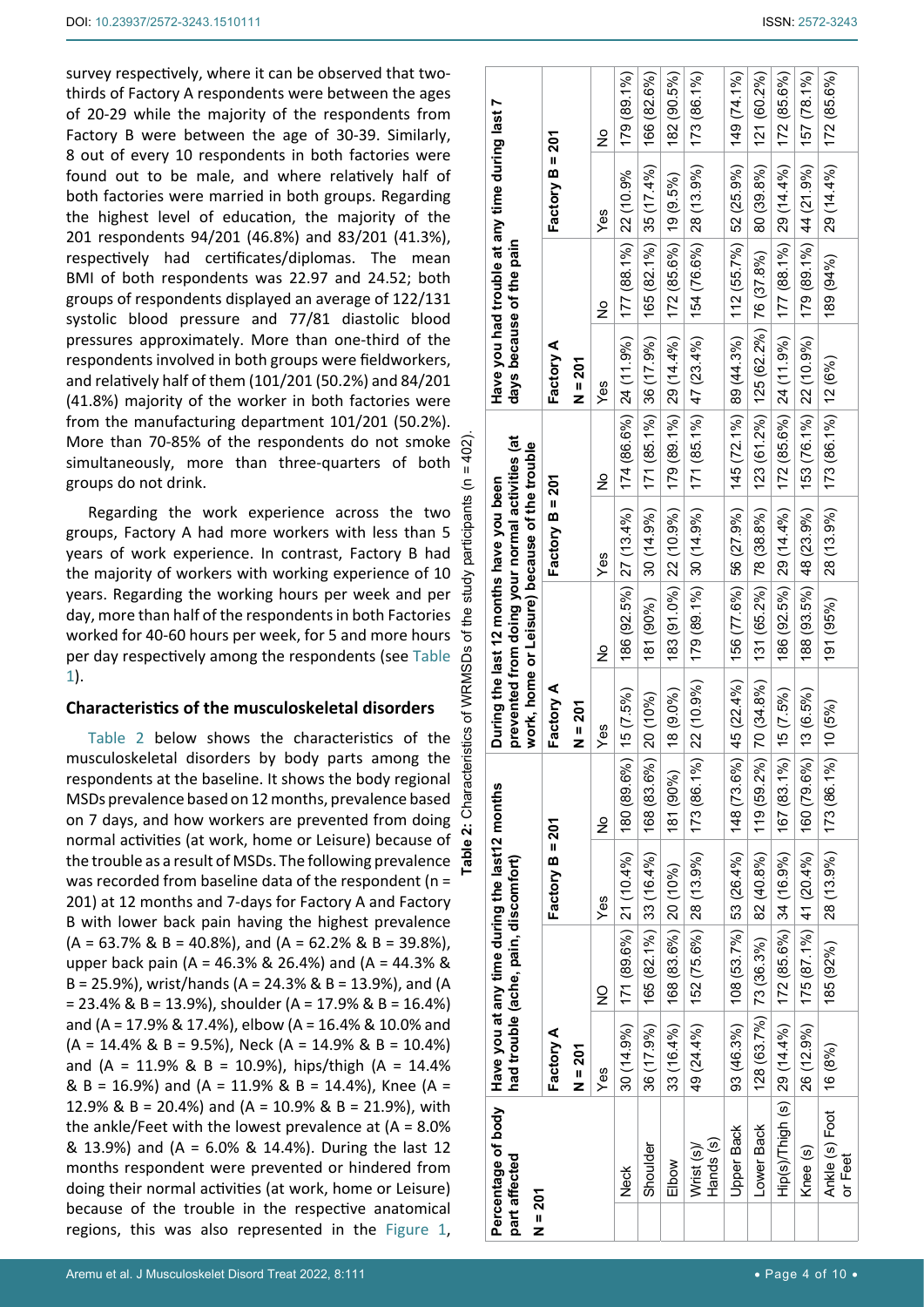

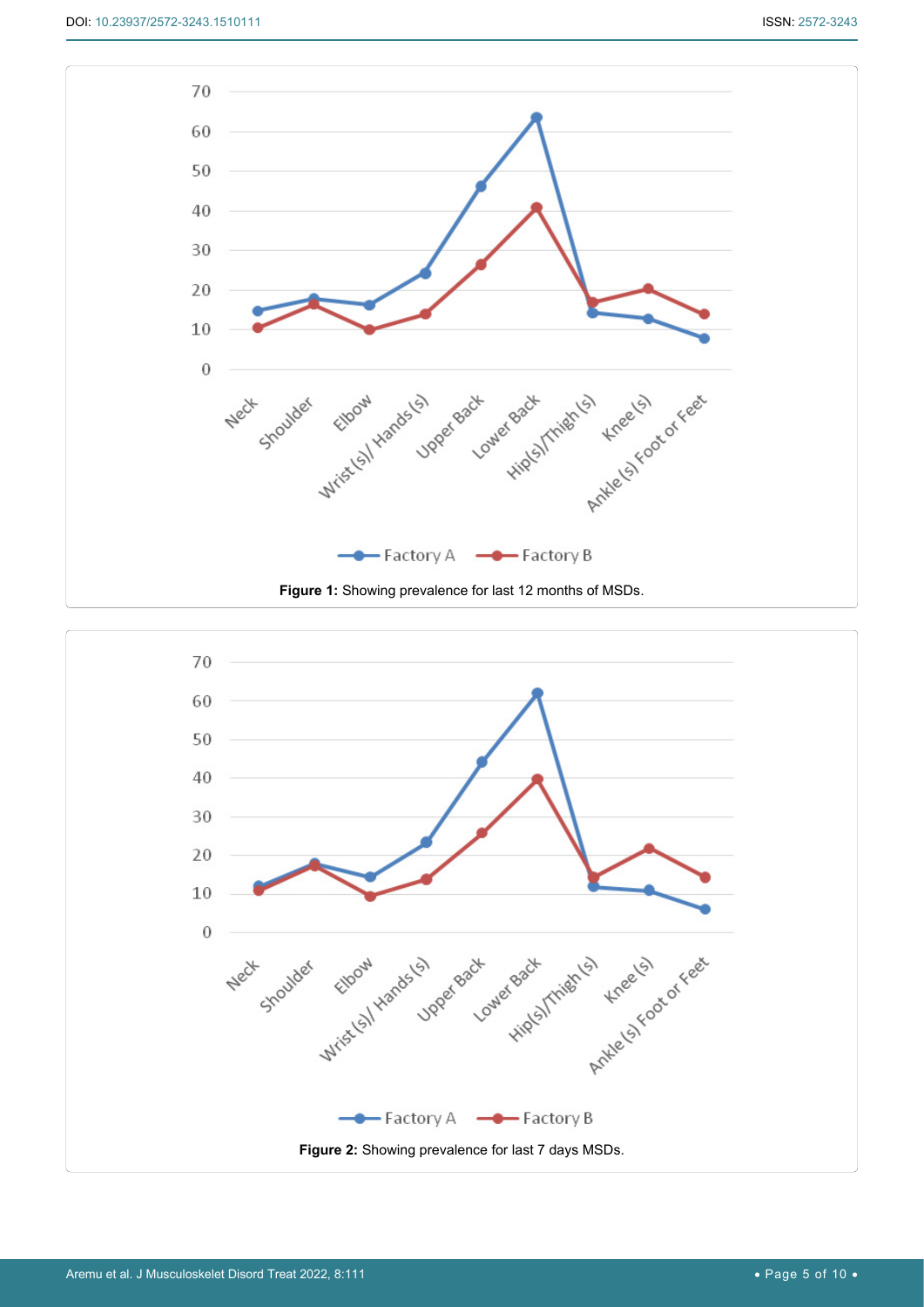

Figure 2 and Figure 3. The highest prevalence of such hindrance was on lower back pain having prevalence of (A = 34.8% & B = 38.8%), upper back pain (A = 22.4% & B = 27.9%), wrist/hands (A = 10.9% & B = 14.9), shoulder  $(A = 10.0\% \& B = 14.9\%),$  elbow  $(A = 9.0\% \& B = 10.9\%),$ Neck (A = 7.5% & B = 13.4%), hips/thigh (A = 7.5% & B  $= 14.4\%$ ), Knee (A = 6.5% & B = 23.9%), with the ankle/ feet with the lowest prevalence  $(A = 5.0\% \& B = 13.9\%).$ 

An independent t-test was run to see statistical differences between variables at baseline for the two factories, as shown in Table 3 above. Variables such as; Age of the respondent (P = 0.000), BMI (P = 0.000), Duration of work in the field per day ( $P = 0.033$ ), systolic  $(P = 0.000)$ , and Diastolic  $(P = 0.000)$  were all significantly different between the two factories.

#### **Discussion**

This study aimed at exploring the prevalence of work-related musculoskeletal disorders among sugar factory workers in Uganda. This study reported the prevalence of WRMSDs during the last 12 months in both factories as 77.1% and 28.4% for Factory A and Factory B. The high prevalence in Factory A resulted from manual work activities, which are less mechanized than the control group, the manual work predisposed workers to musculoskeletal disorders. Workers are constantly exposed to occupational hazards during their occupational activities, which predisposes them to have difficulties in carrying out their duty which translates into musculoskeletal disorder among the workers. This pain has remained one of the most common signs, and symptoms of work-related musculoskeletal disorders is excruciating pain among the workers affected by the WRMSDs regions during their working time [[16\]](#page-9-4). Several studies conducted in various occupational settings with similar work situations were explored to discuss this study. The extremely high prevalence recorded in this study was comparable to multiple studies conducted by Phajan, et al. [\[17\]](#page-9-0), who reported a very high prevalence of 82.96% and 88.70 for 12-months and 7-days among sugarcane farmers on work-related musculoskeletal disorders in North-eastern Thailand. In their study lower back region had the highest prevalence of 58.7% t region on the anatomical region among the respondents which was similar to findings from this study. A very high WRMSD prevalence of 96.6% during the last 12 months was also reported by Mousavibaghi, et al., among Technicians of Surgery who reported pain and discomfort in at least one of the anatomical regions. They also reported lower back region having a prevalence of 71.5%, and the least on the anatomical region was ankles with 16.2%, similar to findings from this study [[18](#page-9-1)]. A similar study by Udom, et al., in a rubber plantation in Pakistan, also revealed that the prevalence of WRMSDs in the last year was 87.7% and the last week to the study was 65.11% [[19](#page-9-2)]. A Nigeria study by Okeuze O, et al., on work-related musculoskeletal disorders among office workers in Higher Education institutions also reported a very similar prevalence to this current study of 71.9% [[20](#page-9-3)]. In their research, considering different anatomical regions, the study showed a higher WRMSD prevalence on the lower back region of 58.1% and the lowest to be 20.7% ankle/feet, similar to the same result from this current study among factories workers. Another comparable prevalence rate from two studies among Turkish office workers by Celik, et al., and Ardham H, reported a similar prevalence of 68.1% and 69.7%, with both studies showing severe WRMSDs symptoms, which triggers difficulties among workers during their work schedule and physical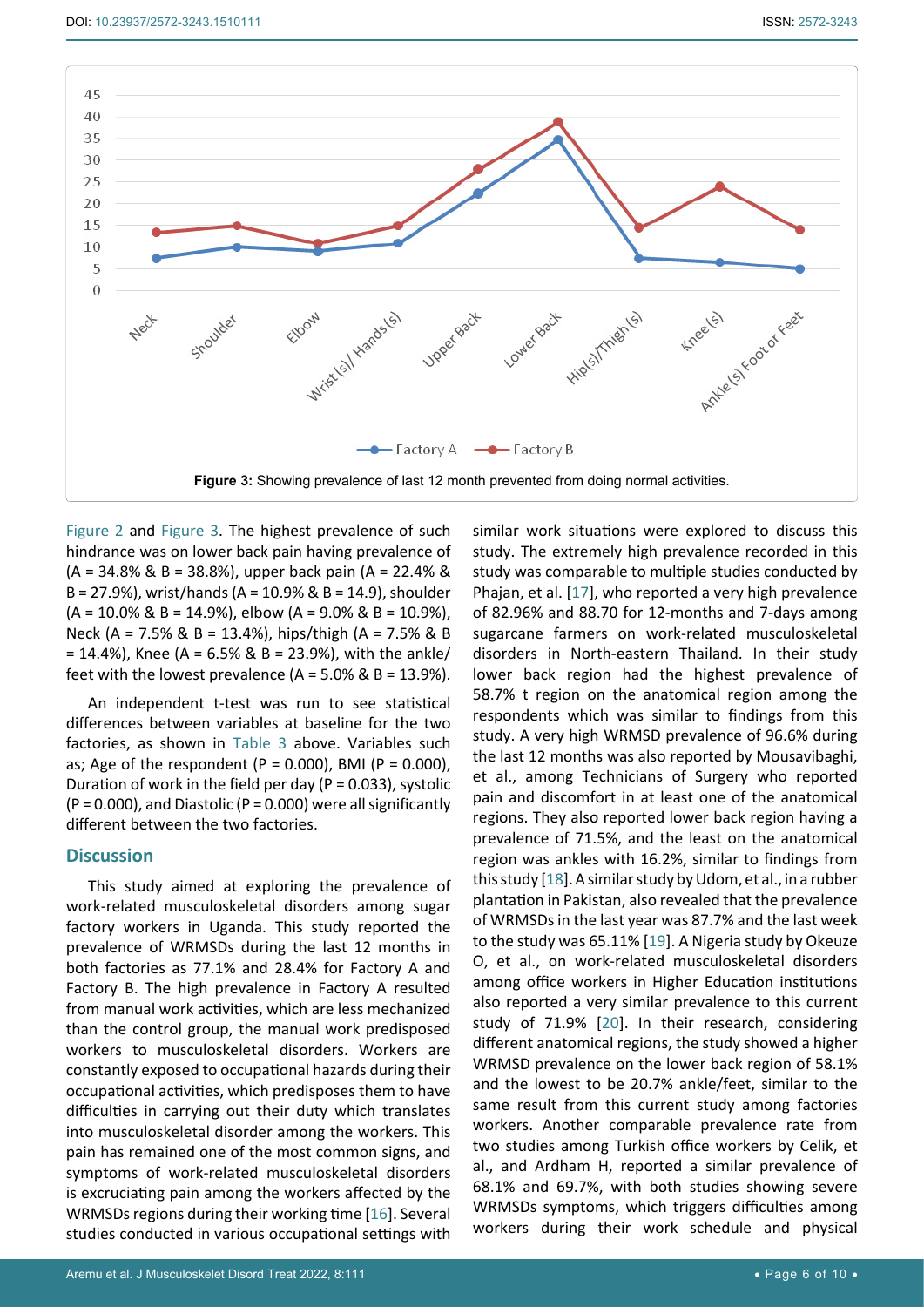|                             |                     | <b>Factory A</b>         |                    |                    | Factory $B = 201$  |
|-----------------------------|---------------------|--------------------------|--------------------|--------------------|--------------------|
|                             |                     |                          | $N = 201$          |                    |                    |
| <b>Variables</b>            | <b>Categories</b>   | <b>Frequencies</b>       | <b>Percentages</b> | <b>Frequencies</b> | <b>Percentages</b> |
| Age (Years)                 | 20-29               | 134                      | 66.7%              | 55                 | 27.4%              |
|                             | 30-39               | 43                       | 21.4%              | 86                 | 42.8%              |
|                             | 40-49               | 17                       | 8.5%               | 39                 | 19.4%              |
|                             | 50 and above        | $\overline{7}$           | 3.5%               | 21                 | 10.4%              |
| Gender                      | Male                | 174                      | 86.6%              | 179                | 89.1%              |
|                             | Female              | 27                       | 13.4%              | 22                 | 10.9%              |
| <b>Marital status</b>       | Married             | 96                       | 47.8%              | 156                | 77.6%              |
|                             | Single              | 105                      | 52.2%              | 44                 | 21.9%              |
|                             | Others              | $\overline{\phantom{a}}$ | -                  | 1                  | 0.5%               |
| <b>Educational status</b>   | Non-formal          | 5                        | 2.5%               | 21                 | 10.4%              |
|                             | Primary/Basic       | 89                       | 44.3%              | 65                 | 32.3%              |
|                             | Certificate/Diploma | 94                       | 46.8%              | 83                 | 41.3%              |
|                             | Degree              | 13                       | 6.5%               | 30                 | 14.9%              |
|                             | Masters             |                          |                    | $\overline{2}$     | 1.0%               |
| BMI $(Kg/m2)$               |                     | Mean                     | <b>SD</b>          | Mean               | <b>SD</b>          |
|                             |                     | 22.97                    | 3.182              | 24.52              | 3.734              |
| <b>Blood pressure</b>       | Systolic            | 121.45                   | 10.715             | 130.89             | 14.817             |
| (mmHg)                      | <b>Diastolic</b>    | 76.65                    | 10.320             | 80.72              | 9.165              |
| Job designations            | Field workers       | 76                       | 37.8%              | 84                 | 41.8%              |
|                             | Junior staff        | 74                       | 36.8%              | 73                 | 36.3%              |
|                             | Middle staff        | 43                       | 21.4%              | 35                 | 17.4%              |
|                             | Senior manager      | 8                        | 4.0%               | 9                  | 4.5%               |
| Department/Unit of the      | Administration      | 15                       | 7.5%               | 10                 | 5.0%               |
| respondents                 | Engineering         | 10                       | 5.0%               | 15                 | 7.5%               |
|                             | Manufacturing       | 101                      | 50.2%              | 101                | 50.2%              |
|                             | Cane                | 75                       | 37.3%              | 75                 | 37.3%              |
| Smoking habit of the        | Yes                 | 11                       | 5.5%               | 8                  | 4.0%               |
| respondents                 | <b>No</b>           | 190                      | 94.5%              | 193                | 96%                |
| Drinking habit of the       | Yes                 | 22                       | 10.9%              | 44                 | 21.9%              |
| respondents                 | No                  | 179                      | 89.1%              | 157                | 78.1%              |
| Work experience in<br>Years | < 5 years           | 156                      | 77.6%              | 80                 | 39.8%              |
|                             | 5-9 years           | 36                       | 17.9%              | 27                 | 13.4%              |
|                             | 10 years and above  | 9                        | 4.5%               | 94                 | 46.8%              |
| <b>Working hours per</b>    | < 40 hours          | 55                       | 27.4%              | 71                 | 35.3%              |
| week                        | 40-60 hours         | 132                      | 65.7%              | 119                | 59.2%              |
|                             | 60 hours and above  | 14                       | 7.0%               | 11                 | 5.5%               |
| Working hours per day       | < 1 hour            | 46                       | 22.9%              | 43                 | 21.4%              |
|                             | 2-4 hours           | 71                       | 35.3%              | 42                 | 20.9%              |
|                             | 5 hours and above   | 84                       | 41.8%              | 116                | 57.7%              |

**Table 1:** Sociodemographic characteristics of the study participants.

discomfort [\[21](#page-9-5)[,22](#page-9-6)]. Lagerstrom, et al., conducted an interventional study on professional loggers on Active surveillance on WRMSDs symptoms in the development of safety intervention reported a year prevalence of 60% among the conventional harvester and 50% among mechanized harvesters [[23\]](#page-9-7). They further attribute this varying in prevalence between the two factories due to

the machine used among mechanized harvesters, which reduces their chance of being exposed to ergonomic hazards as compared to the conventional harvester. Also, the one-year prevalence of lower back was 24.8% in conventional and 22.7% in mechanized harvesters.

The Factory B of this current study also revealed a very similar prevalence (of (40.8% & 46.3%)) for the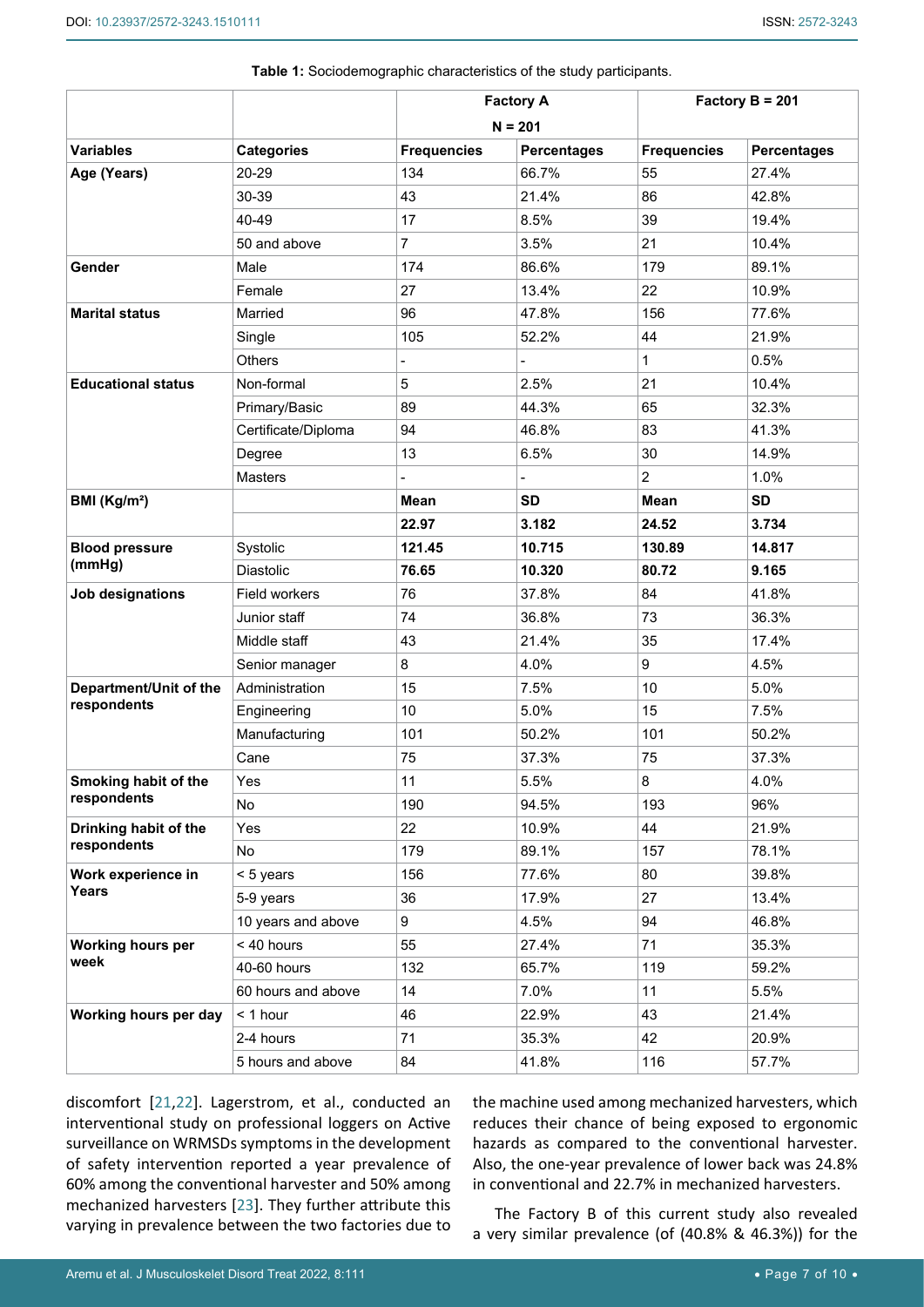lower back region, upper back region (21.7% & 26%), and elbow having the lowest prevalence of (10.4% & 21.1%). The increase in the prevalence rates accounts that workers are continuously being exposed to ergonomic hazards that predisposed the respondents to develop WRMSDs among the workers. Despite the mechanized organization of Factory B, workers are still prone to the development of WRMSDs since ergonomic hazards control are not adequately in place as recommended. Gourab, et al., conducted similar work on work-related musculoskeletal disorders among male sugar factory workers who deal mainly with molasses in Nadia district of West Bengal, India, with an extreme prevalence of 76% for the lower back region. They also reported Ankle/ feet 3.5%, which was precisely similar to the report of this current study in Uganda [[24\]](#page-9-8). Different studies conducted in different occupational regions supported this very high prevalence. A similar cross-sectional survey conducted by Smita, YV & Deepak (2016) also revealed a very high prevalence of WMSD's among sugarcane workers [\[25](#page-9-9),[26\]](#page-9-10). From their results, they reported that prevalence was more in the lower back (50%), knee (29%), neck (19%), hip (13%), ankle (10%), upper back (13%), shoulders (13%), elbows (10%) and wrists (14%). A Malaysian study on establishing a relationship between work-related musculoskeletal disorders and certain risk factors like psychosocial factors was conducted in research conducted among healthcare workers in a public hospital in Malaysia. They reported prevalence rate for different body parts was the upper lumbar (back) (40.69%) with a slightly higher prevalence as compared to the lower back region, with lower prevalence having the prevalent to be (35.28%) though slightly different from the prevalence reported in this current study [[27\]](#page-9-11). Similarly, Arsalani, et al. [\[28](#page-9-12)], in their research conducted among nursing staff personnel in Tehran, Iran. They reported that 88.0% of the nursing staff have complained and experienced musculoskeletal disorders in one of the anatomical regions for Musculoskeletal disorders in the last year, with the lower back having the highest prevalence rate at (65.3%) similar to findings

## **Conclusion**

Findings from this study reveal the magnitude of MSDs among the sugar factory workers, which has been one of the neglected areas of research in Agricultural industries. Work-related musculoskeletal disorders are relatively common among sugar factory workers in Uganda, although the etiology of WRMSDs among the sugar factory workers was multifactorial. This current study revealed a comparative prevalence between two sugar factories. The prevalence of MSDs was so alarming and high among the factory workers, which predisposes the workers to the prognosis of MSDs in both factories. Lower back pain was the most reported anatomical region for MSDs among the workers in almost all the units of the sugar factories. Although the reason for this

from the experimental group prevalence at baseline.

high prevalence was due to Factory A working condition was not as mechanized as in Factory B. Majority of the workers in Factory A cane yards unit always offload the sugar cane manually from the truck, this exposes the workers to a lot of occupational hazards such as award bending, prolong twisting and repetitive movements. Factory B uses more of an engineering control hierarchy, so most of the work in the factory was done by the machine, including offloading sugar cane from the truck and loading sugar into the truck, so workers face few hazards compared to Factory A. It is evident from the study findings that workers in mechanized factory were also prone to the development of MSDs but to a lesser extent than workers in non-mechanized factory. Therefore, incorporating ergonomic-based intervention on-the-job training initiatives for old and new workers and with continuous improvement in workplace conditions may reduce workplace accidents or injuries and work absenteeism among workers and overall increase work productivity.

To achieve goal 3 by 2030: Ensuring healthy lives and promoting well-being for all ages, findings from this baseline data will be used to formulate ergonomicbased intervention among the various factory workers.

## **Recommendation**

- 1. In addition to routine occupational health and safety training to employees as speculated and required by the Uganda Health and safety Act 2005 legislation, it is also recommended that factories should be focused more on educational and promotional activities aimed at improving occupational and safety awareness and to also create a safety culture within the Factory. The outcomes of this occupational training should be documented, monitored, and reported by regular inspections to the top management.
- 2. A low-cost solution is recommended for them to alleviate the risk and burden of WRMSDs; this should include a work-rest cycle and sitting chair with backrest and hand rest or position during work.
- 3. The Labor Union in Uganda should ensure workers in this occupational setting work within the confines of the country's occupational health and safety guidelines to reduce the prevalence of MSDs among workers.

## **Limitations**

- 1. The physical symptoms of musculoskeletal disorders and the pain mechanism were not being investigated.
- 2. This study relied on self-reported data; the respondents might not have reported all incidences of musculoskeletal disorders, or some level of bias might have set in during the filling of the questionnaire.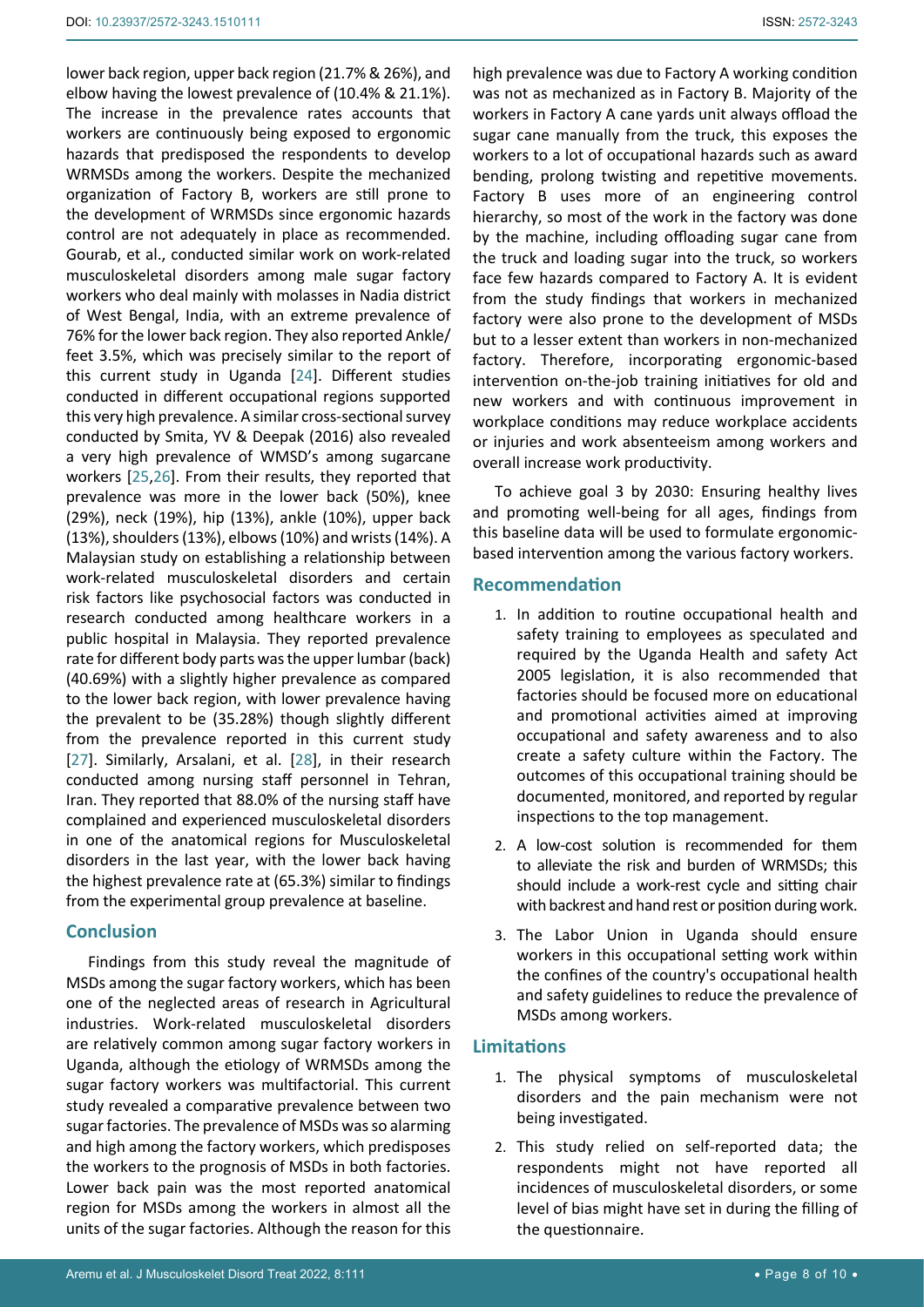## **Suggestion for Further Study**

- 1. The economic burden of musculoskeletal disorders should be thoroughly explored because, so far, in African settings no documented evidence on the Regional burden of WRMSDs.
- 2. Epidemiological surveillance systems should be further studied to ease the proper diagnosis of WRMSDs among the workers.
- 3. Linking the disease's co-morbidity to the prognosis of WRMSDs should also be explored.

## **Declarations**

## **Ethical approval and consent to participate**

The study was conducted in accordance with the Declaration of Helsinki, according to the research guidelines of the authors" institutions *MKU/ERC/1644* and approved by the ethical review board in Uganda *CIUREC/0234*. All the subjects were consented to through the informed consent letter before the research was conducted and all ethical principles were applied during and after data collection.

## **Consent for publication**

Not applicable.

#### **Data availability statement and materials**

Some or all data, or codes that support the findings of this study are available from the corresponding author upon reasonable request.

#### **Competing interest**

The authors declare no conflict of interest.

### **Funding**

No grant was obtained for this research.

#### **Author's contributions**

AAB: Generated the concept of this research paper, wrote up of the research proposal, analyzed the data, involved in presentation and interpretation process of results and discussion, reviewed and finalized the manuscript document, and corresponding author. AOO: Generated the concept of this research paper, wrote up of the research proposal, analyzed the data, involved in presentation and interpretation process of results and discussions and draft the manuscript. JJ: Involved in wrote up of the research proposal, analyzed the data, involved in presentation and interpretation process of results and discussions, and reviewed the draft manuscript document. MAS: Involved in wrote up of the research proposal, involved in presentation and interpretation process of results and discussions, and reviewed the draft manuscript document. All the authors read and approved the final manuscript.

#### **Acknowledgement**

The authors would like to thank the management and workers of the two factories, Uganda farmer's crops limited and Sugar Corporation of Uganda Limited for their cooperation through the data collection process.

#### **References**

- <span id="page-8-0"></span>1. [Global Burden of Disease Study Collaborators \(2015\)](https://www.thelancet.com/journals/lancet/article/PIIS0140-6736(15)60692-4/fulltext)  [Global, regional and national incidence, prevalence,](https://www.thelancet.com/journals/lancet/article/PIIS0140-6736(15)60692-4/fulltext)  [and years lived with disability for 301 acute and chronic](https://www.thelancet.com/journals/lancet/article/PIIS0140-6736(15)60692-4/fulltext)  [diseases and injuries in 188 countries, 1990-2013: A](https://www.thelancet.com/journals/lancet/article/PIIS0140-6736(15)60692-4/fulltext)  [systematic analysis for the Global Burden of Disease Study](https://www.thelancet.com/journals/lancet/article/PIIS0140-6736(15)60692-4/fulltext)  [2013. Lancet 386:](https://www.thelancet.com/journals/lancet/article/PIIS0140-6736(15)60692-4/fulltext) 743-800.
- <span id="page-8-1"></span>2. WHO (2017) Guidelines on community-level interventions to manage declines in intrinsic capacity. World Health Organization, Geneva.
- <span id="page-8-2"></span>3. FAO (2020) Base de dados Faostat - Agriculture. Food and Agriculture Organization of the United Nations.
- <span id="page-8-3"></span>4. [Biswas G, Bhattacharya A, Bhattacharya R \(2017\) Work](https://www.bibliomed.org/?mno=272154)[related musculoskeletal disorders: A case study among](https://www.bibliomed.org/?mno=272154)  [male molasses workers in Nadia district of West Bengal,](https://www.bibliomed.org/?mno=272154)  [India. Int J Med Sci Public Health 6: 1706-1712.](https://www.bibliomed.org/?mno=272154)
- <span id="page-8-4"></span>5. Uganda Bureau of Statistics (2016) Agriculture sector gender statistics profile. Ministry of Finance, Planning and Economic Development - National Planning Authority.
- <span id="page-8-5"></span>6. [Munabi IG, Buwembo W, Kitara DL, Ochieng J, Mwaka ES](https://pubmed.ncbi.nlm.nih.gov/24565421/)  [\(2014\) Musculoskeletal disorder risk factors among nursing](https://pubmed.ncbi.nlm.nih.gov/24565421/)  [professionals in low resource settings: A cross-sectional](https://pubmed.ncbi.nlm.nih.gov/24565421/)  [study in Uganda. BMC Nurs 13: 7.](https://pubmed.ncbi.nlm.nih.gov/24565421/)
- <span id="page-8-6"></span>7. [Abdulmujeeb AB, Olaniyan LT \(2017\) Prevalence and](https://www.omicsonline.org/open-access/prevalence-and-factors-associated-with-low-back-pain-among-healthcareworkers-in-kibuli-muslim-hospital-kampala-uganda-2161-1165-1000287.php?aid=85883)  [factors associated with low back pain among healthcare](https://www.omicsonline.org/open-access/prevalence-and-factors-associated-with-low-back-pain-among-healthcareworkers-in-kibuli-muslim-hospital-kampala-uganda-2161-1165-1000287.php?aid=85883)  [workers in Kibuli Muslim Hospital Kampala, Uganda.](https://www.omicsonline.org/open-access/prevalence-and-factors-associated-with-low-back-pain-among-healthcareworkers-in-kibuli-muslim-hospital-kampala-uganda-2161-1165-1000287.php?aid=85883)  [Epidemiology \(Sunnyvale\) 7: 287.](https://www.omicsonline.org/open-access/prevalence-and-factors-associated-with-low-back-pain-among-healthcareworkers-in-kibuli-muslim-hospital-kampala-uganda-2161-1165-1000287.php?aid=85883)
- <span id="page-8-7"></span>8. [Baxi MS, Sant SS, Hande DN \(2016\) Prevalence of](https://www.iosrjournals.org/iosr-jnhs/papers/vol5-issue5/Version-7/M0505078690.pdf)  [musculoskeletal disorders among sugar factory workers of](https://www.iosrjournals.org/iosr-jnhs/papers/vol5-issue5/Version-7/M0505078690.pdf)  [loni: An ergonomic study. Journal of Nursing and Health](https://www.iosrjournals.org/iosr-jnhs/papers/vol5-issue5/Version-7/M0505078690.pdf)  [Sciences 5: 86-90.](https://www.iosrjournals.org/iosr-jnhs/papers/vol5-issue5/Version-7/M0505078690.pdf)
- <span id="page-8-8"></span>9. [Francis K, Troop M, Salter J, Parahoo R, Costanzo L, et](https://olj.onlinelearningconsortium.org/index.php/olj/article/view/1531)  [al. \(2019\) Scribe Hero: An online teaching and learning](https://olj.onlinelearningconsortium.org/index.php/olj/article/view/1531)  [approach for the development of writing skills in the](https://olj.onlinelearningconsortium.org/index.php/olj/article/view/1531)  [undergraduate classroom.](https://olj.onlinelearningconsortium.org/index.php/olj/article/view/1531) Online Learning 23: 217-234.
- <span id="page-8-9"></span>10. Yousefi HA, Habibi E, Tanaka H (2017) Prevalence of work related musculoskeletal disorders among the Iranian working population in different sectors of industries. In: Advances in Social & Occupational Ergonomics. Springer, Cham, 271- 281.
- <span id="page-8-10"></span>11. Grove SK, Gray JR, Burns N (2015) Understanding nursing research: Building an evidence-based practice. Elsevier Saunders, St. Louis, MO.
- <span id="page-8-11"></span>12. [Elfil M, Negida A \(2017\) Sampling methods in clinical](https://pubmed.ncbi.nlm.nih.gov/28286859/)  [research; An Educational Review. Emerg \(Tehran\) 5: e52.](https://pubmed.ncbi.nlm.nih.gov/28286859/)
- <span id="page-8-13"></span>13. [López-Aragón L, López-Liria R, Callejón-Ferre AJ, Gómez-](https://www.mdpi.com/2071-1050/9/9/1514)[Galán M \(2017\) Applications of the standardized nordic](https://www.mdpi.com/2071-1050/9/9/1514)  [questionnaire: A review. Sustainability 9: 1514.](https://www.mdpi.com/2071-1050/9/9/1514)
- <span id="page-8-14"></span>14. [Iti JL, Nigudgi SR, Reddy S \(2016\) Assessment of](https://www.ijcmph.com/index.php/ijcmph/article/view/774)  [musculoskeletal disorders by standardized nordic](https://www.ijcmph.com/index.php/ijcmph/article/view/774)  [questionnaire among computer engineering students and](https://www.ijcmph.com/index.php/ijcmph/article/view/774)  [teaching staff of Gulbarga city. Int J Community Med Public](https://www.ijcmph.com/index.php/ijcmph/article/view/774)  [Health 3: 668-674.](https://www.ijcmph.com/index.php/ijcmph/article/view/774)
- <span id="page-8-12"></span>15. George D, Mallery P (2019) IBM SPSS statistics 26 step by step: A simple guide and reference. Routledge.